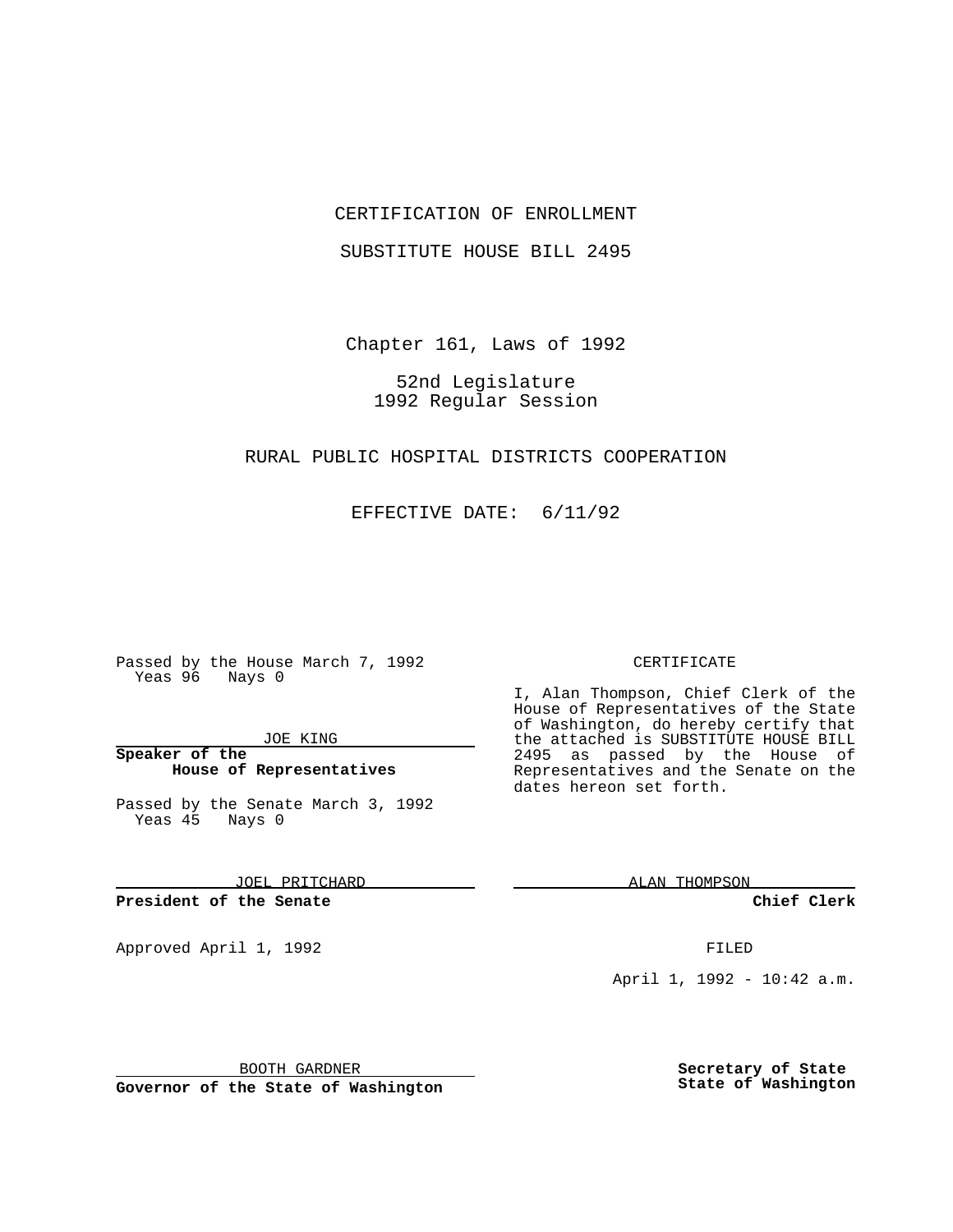# **SUBSTITUTE HOUSE BILL 2495** \_\_\_\_\_\_\_\_\_\_\_\_\_\_\_\_\_\_\_\_\_\_\_\_\_\_\_\_\_\_\_\_\_\_\_\_\_\_\_\_\_\_\_\_\_\_\_

\_\_\_\_\_\_\_\_\_\_\_\_\_\_\_\_\_\_\_\_\_\_\_\_\_\_\_\_\_\_\_\_\_\_\_\_\_\_\_\_\_\_\_\_\_\_\_

# AS AMENDED BY THE SENATE

Passed Legislature - 1992 Regular Session

#### **State of Washington 52nd Legislature 1992 Regular Session**

**By** House Committee on Local Government (originally sponsored by Representatives Rayburn, Moyer, Haugen, Sheldon, Paris and Wynne)

Read first time 02/07/92.

1 AN ACT Relating to cooperative activities by local governments; 2 amending RCW 39.34.030, 39.34.040, 39.34.050, and 39.34.060; adding new 3 sections to chapter 70.44 RCW; and creating a new section.

4 BE IT ENACTED BY THE LEGISLATURE OF THE STATE OF WASHINGTON:

 NEW SECTION. **Sec. 1.** The legislature finds that maintaining the viability of health care service delivery in rural areas of Washington is a primary goal of state health policy. The legislature also finds that most hospitals located in rural Washington are operated by public hospital districts authorized under chapter 70.44 RCW and declares that it is not cost-effective, practical, or desirable to provide quality health and hospital care services in rural areas on a competitive basis because of limited patient volume and geographic isolation. It is the intent of this act to foster the development of cooperative and collaborative arrangements among rural public hospital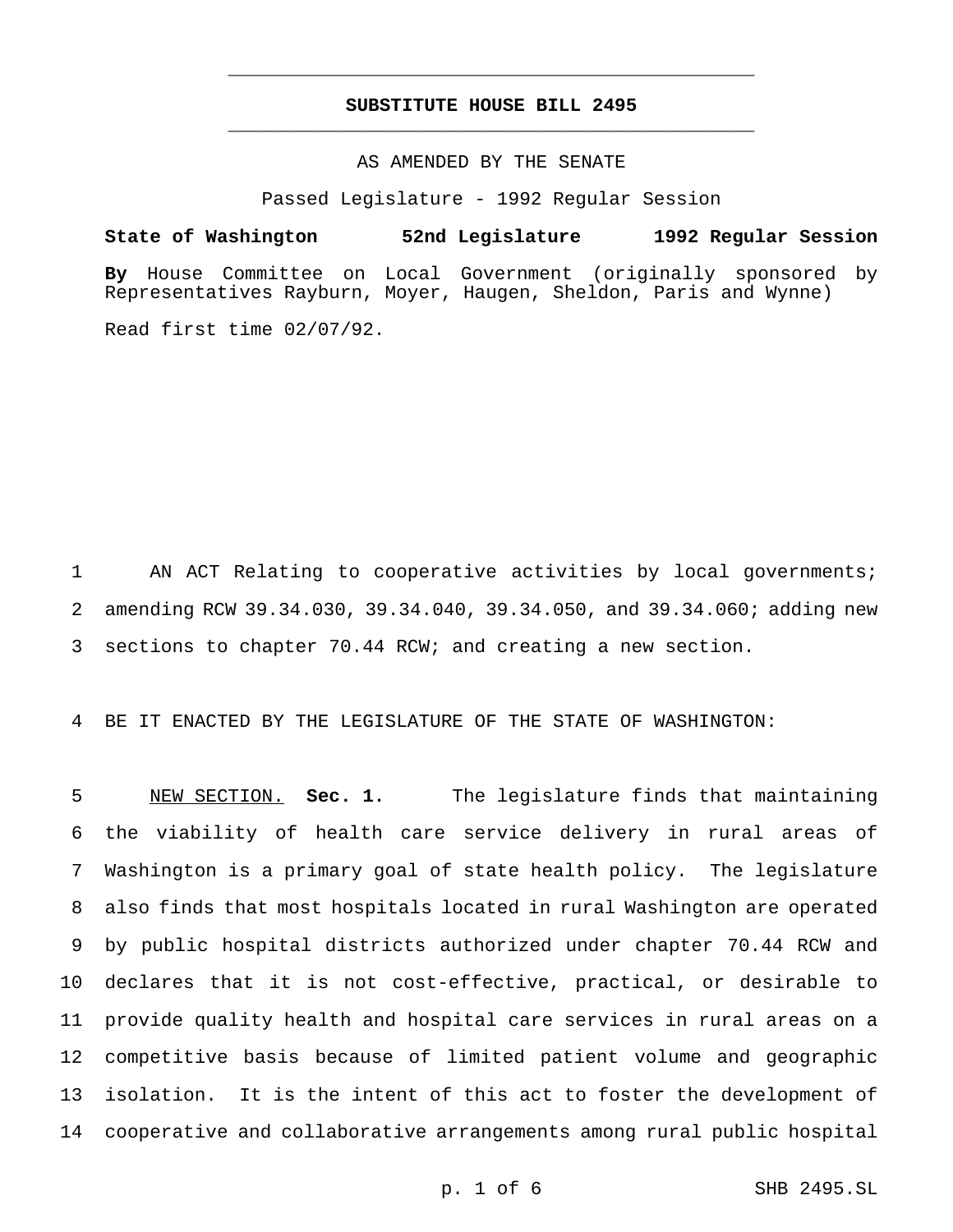districts by specifically authorizing cooperative agreements and contracts for these entities under the interlocal cooperation act.

 NEW SECTION. **Sec. 2.** A new section is added to chapter 70.44 RCW to read as follows:

 Unless the context clearly requires otherwise, the definition in this section applies throughout section 3 of this act.

 "Rural public hospital district" means a public hospital district authorized under chapter 70.44 RCW whose geographic boundaries do not include a city with a population greater than thirty thousand.

 NEW SECTION. **Sec. 3.** A new section is added to chapter 70.44 RCW to read as follows:

 In addition to other powers granted to public hospital districts by chapter 39.34 RCW, rural public hospital districts may enter into cooperative agreements and contracts with other rural public hospital districts in order to provide for the health care needs of the people served by the hospital districts. These agreements and contracts are specifically authorized to include:

 (1) Allocation of health care services among the different facilities owned and operated by the districts;

 (2) Combined purchases and allocations of medical equipment and technologies;

 (3) Joint agreements and contracts for health care service delivery and payment with public and private entities; and

 (4) Other cooperative arrangements consistent with the intent of chapter ---, Laws of 1992 (this act). The provisions of chapter 39.34 RCW shall apply to the development and implementation of the cooperative contracts and agreements.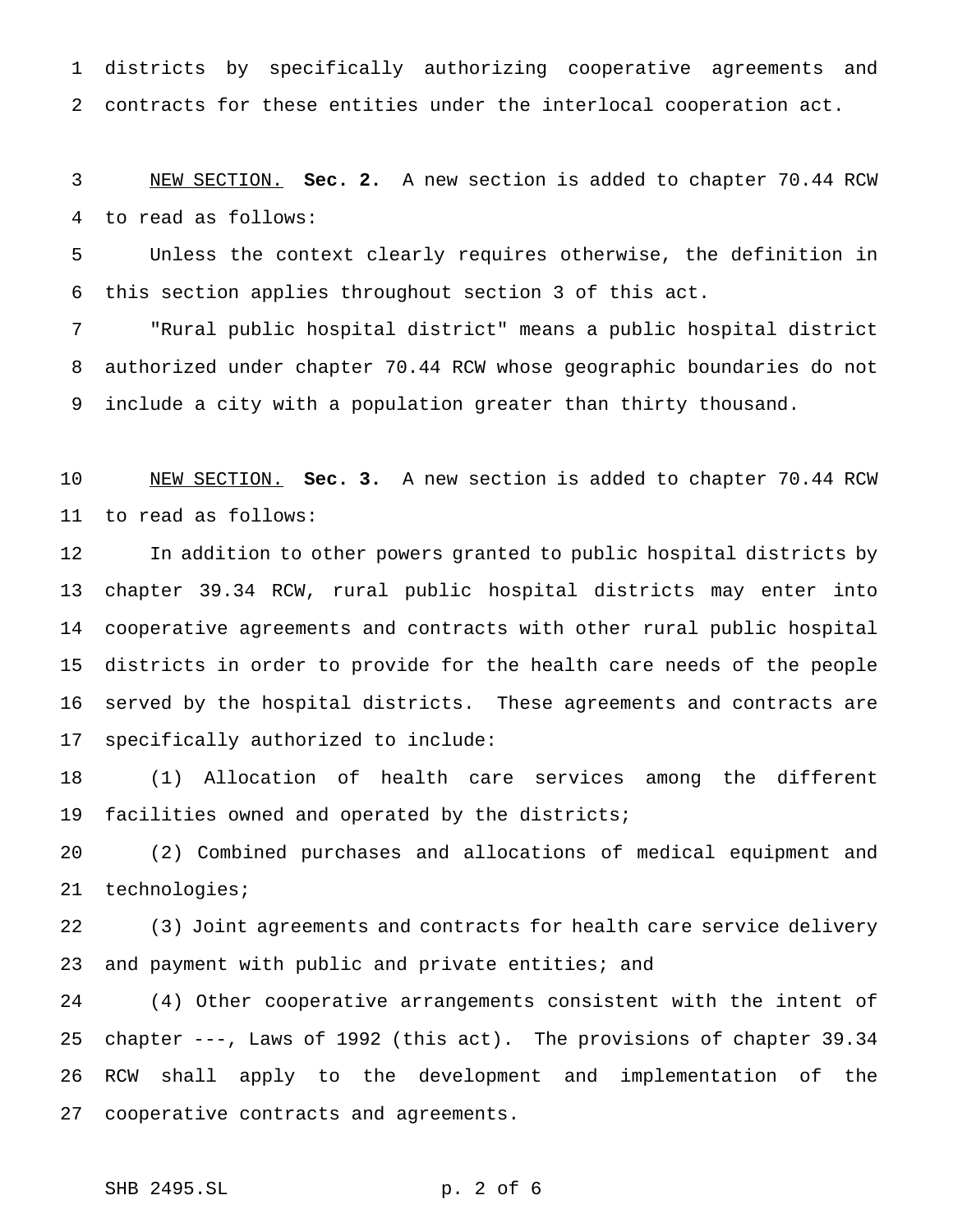**Sec. 4.** RCW 39.34.030 and 1990 c 33 s 568 are each amended to read as follows:

 (1) Any power or powers, privileges or authority exercised or capable of exercise by a public agency of this state may be exercised and enjoyed jointly with any other public agency of this state having the power or powers, privilege or authority, and jointly with any public agency of any other state or of the United States to the extent that laws of such other state or of the United States permit such joint exercise or enjoyment. Any agency of the state government when acting jointly with any public agency may exercise and enjoy all of the powers, privileges and authority conferred by this chapter upon a public agency.

 (2) Any two or more public agencies may enter into agreements with one another for joint or cooperative action pursuant to the provisions of this chapter: PROVIDED, That any such joint or cooperative action by public agencies which are educational service districts and/or school districts shall comply with the provisions of RCW 28A.320.080. Appropriate action by ordinance, resolution or otherwise pursuant to law of the governing bodies of the participating public agencies shall be necessary before any such agreement may enter into force.

(3) Any such agreement shall specify the following:

(a) Its duration;

 (b) The precise organization, composition and nature of any separate legal or administrative entity created thereby together with the powers delegated thereto, provided such entity may be legally 26 created. Such entity may include a nonprofit corporation organized 27 pursuant to chapter 24.03 or 24.06 RCW whose membership is limited 28 solely to the participating public agencies or a partnership organized pursuant to chapter 25.04 RCW whose partners are limited solely to 30 participating public agencies and the funds of any such corporation or

p. 3 of 6 SHB 2495.SL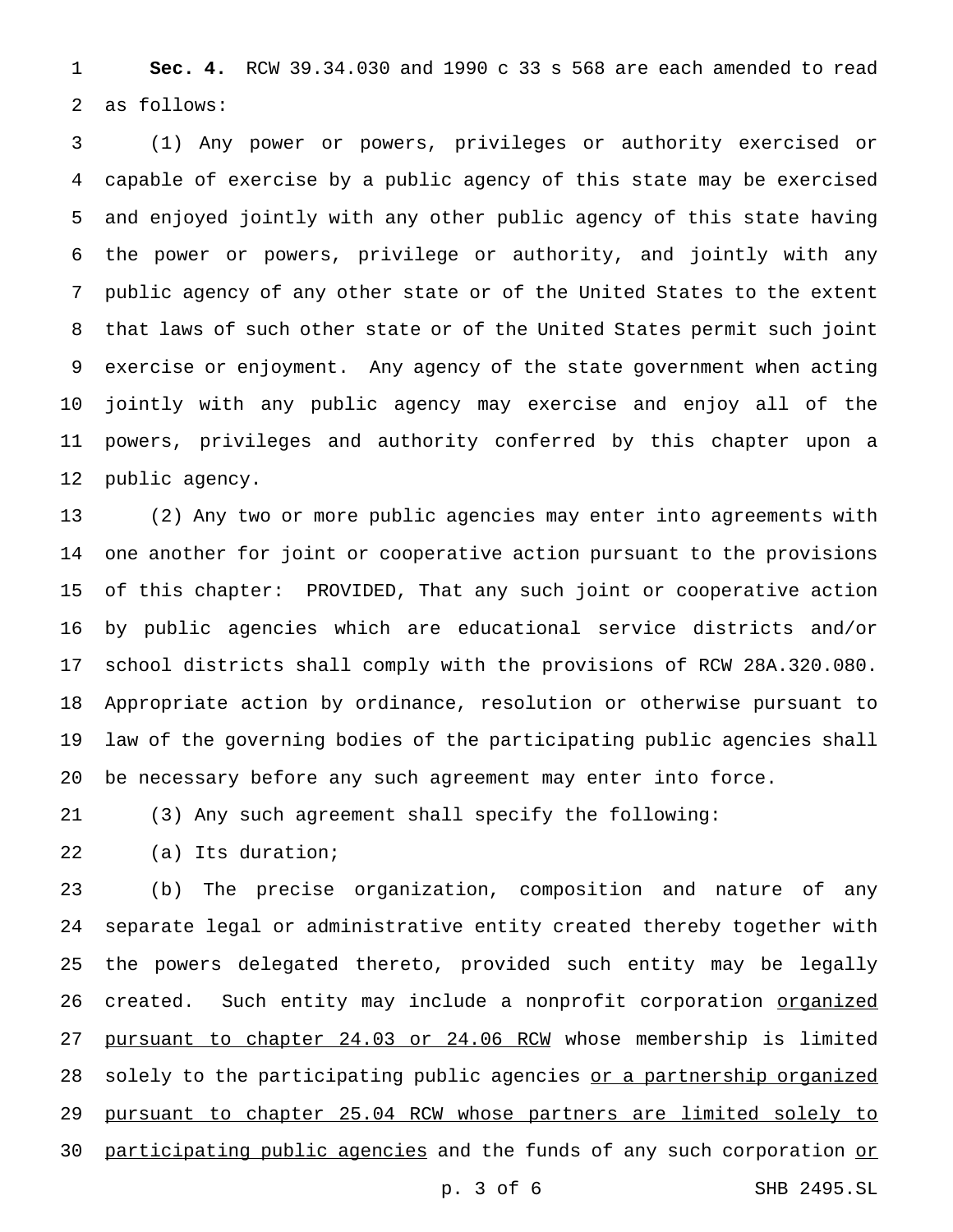1 partnership shall be subject to audit in the manner provided by law for the auditing of public funds;

(c) Its purpose or purposes;

 (d) The manner of financing the joint or cooperative undertaking and of establishing and maintaining a budget therefor;

 (e) The permissible method or methods to be employed in accomplishing the partial or complete termination of the agreement and for disposing of property upon such partial or complete termination;

(f) Any other necessary and proper matters.

 (4) In the event that the agreement does not establish a separate legal entity to conduct the joint or cooperative undertaking, the agreement shall, in addition to items (a), (c), (d), (e) and (f) enumerated in subdivision (3) hereof, contain the following:

 (a) Provision for an administrator or a joint board responsible for administering the joint or cooperative undertaking. In the case of a joint board, public agencies party to the agreement shall be represented;

 (b) The manner of acquiring, holding and disposing of real and personal property used in the joint or cooperative undertaking. Any joint board is authorized to establish a special fund with a state, county, city, or district treasurer servicing an involved public agency designated "Operating fund of .......... joint board".

 (5) No agreement made pursuant to this chapter shall relieve any public agency of any obligation or responsibility imposed upon it by law except that to the extent of actual and timely performance thereof by a joint board or other legal or administrative entity created by an 27 agreement made hereunder, ((said)) the performance may be offered in satisfaction of the obligation or responsibility.

 (6) Financing of joint projects by agreement shall be as provided by law.

SHB 2495.SL p. 4 of 6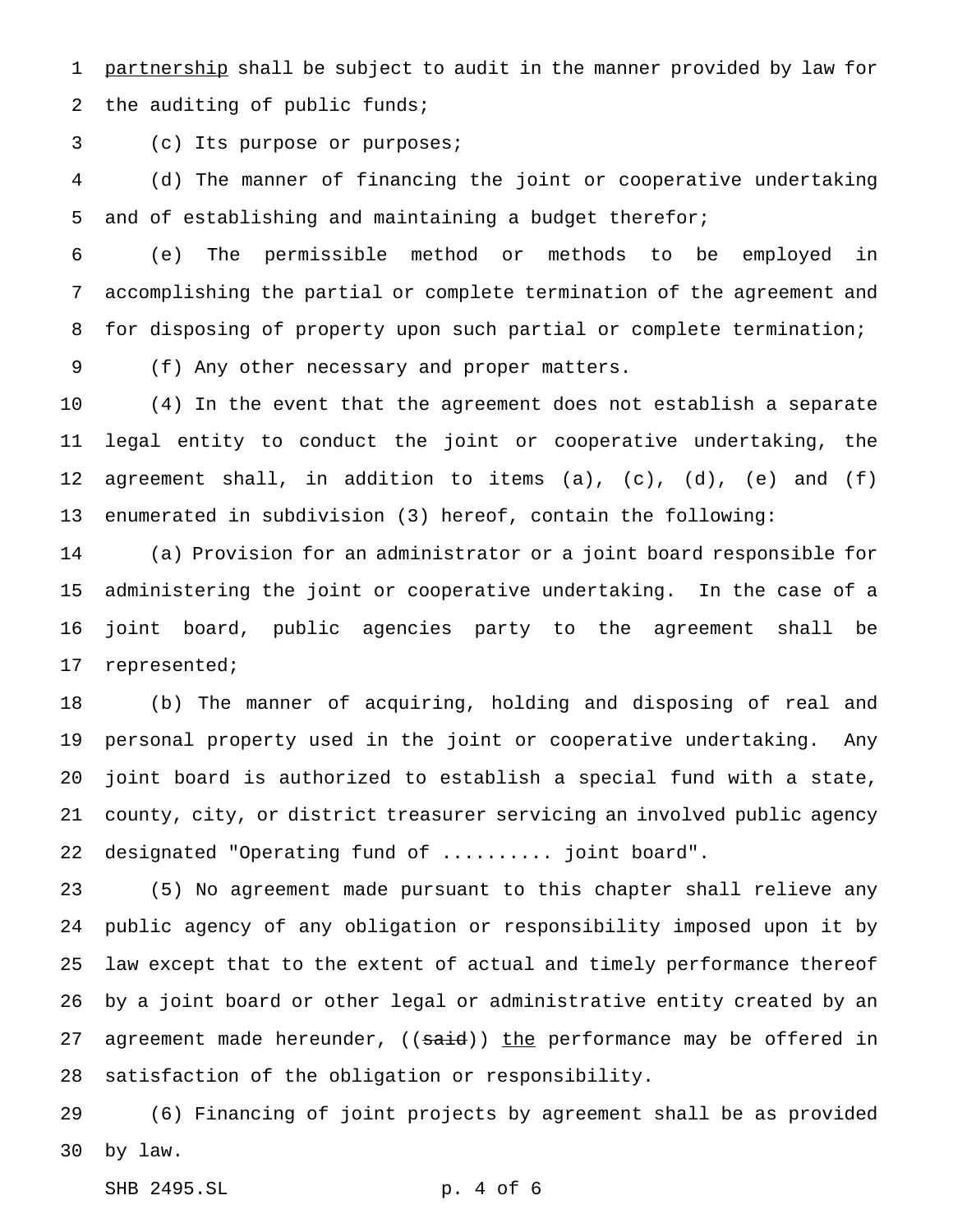**Sec. 5.** RCW 39.34.040 and 1967 c 239 s 5 are each amended to read as follows:

 Prior to its entry into force, an agreement made pursuant to this 4 chapter shall be filed with the ((city clerk and)) county auditor and with the secretary of state. In the event that an agreement entered into pursuant to this chapter is between or among one or more public agencies of this state and one or more public agencies of another state 8 or of the United States ((said)) the agreement shall have the status of an interstate compact, but in any case or controversy involving performance or interpretation thereof or liability thereunder, the public agencies party thereto shall be real parties in interest and the state may maintain an action to recoup or otherwise make itself whole for any damages or liability which it may incur by reason of being joined as a party therein. Such action shall be maintainable against any public agency or agencies whose default, failure of performance, or other conduct caused or contributed to the incurring of damage or liability by the state.

 **Sec. 6.** RCW 39.34.050 and 1967 c 239 s 6 are each amended to read as follows:

 In the event that an agreement made pursuant to this chapter shall deal in whole or in part with the provision of services or facilities with regard to which an officer or agency of the state government has constitutional or statutory powers of control, the agreement shall, as a condition precedent to its entry into force, be submitted to the 25 state officer or agency having such power of control ((and)). The 26 <u>agreement</u> shall be approved or disapproved by ((him or it as to all 27 matters within his or its jurisdiction)) the state officer or agency 28 with regard to matters within his, her, or its jurisdiction within 29 ninety days after receipt of the agreement. If a state officer or